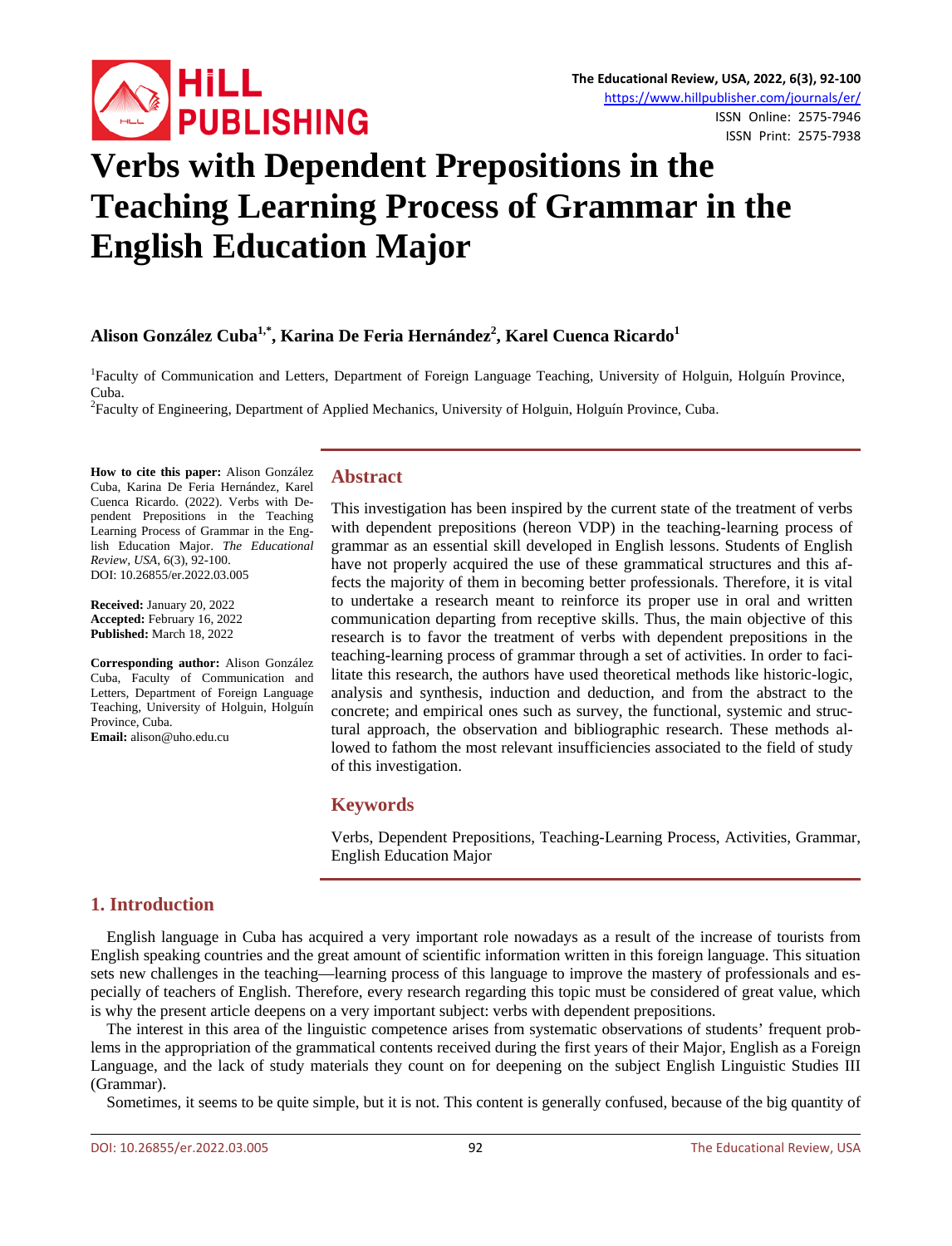verbs that belong to this group and this is an indispensable and basic knowledge for the students that study English as a foreign language.

For those reasons, it was necessary for the authors to implement theoretical methods such as historic-logic, analysis and synthesis and empirical methods such as the survey and observation as a tool to detect the problem and the following potentialities and insufficiencies:

# **Potentialities:**

-the teachers' excellent communicative and methodological competence and their high level of self-preparation. -the students are fully motivated for learning English as a foreign language.

-they are aware of the necessity of mastering the verbs with dependent prepositions for being a competent teacher.

# **Insufficiencies:**

- the students do not make a correct usage of dependent prepositions in their oral and written communication.
- the Subject English Linguistic Studies III (Grammar) does not make a systematic treatment of prepositions.
- the lessons only include the treatment of prepositional phrases.
- there is a lack of investigations on verbs with dependent prepositions.

These data show the importance of the topic and the necessity to study the dependent prepositions to offer different alternatives for the correct use of them.

In addition, these problems affect the quality of the teaching-learning process of the Subject English Linguistic Studies III (Grammar). It must be taken into account that the students are being trained as foreign language teachers, and they need to be well prepared in the field of grammar. Although they will not be expected to have the efficiency of native language speakers, they need to use the language intelligibly and correctly.

The term grammatical competence has often been used to refer to the linguistic competence (as a dimension of the communicative competence), but in the context of this research, it will be used to allude to knowledge and appropriate use of English grammatical forms especially verbs with dependent preposition. Richards (2010) says it is knowledge of the grammar, vocabulary, phonology, and semantics of a language. So, this author is referring to the classical conception of the linguistic competence. The linguistic competence is knowledge of the lexicon, morphological and syntactic rules, semantics and phonology. Which as an area of the communicative competence, has been used and accepted by many language specialists: Hymes (1972); Canale and Swain (1980); Hutchinson (1987); Robinson (1991); Pulido (2004); Medina (2006); Acosta (2011); Mijares (2013); Rodríguez (2014); Dilbar Mukhtarovn and Karine Borisovna (2020) among others.

The theoretical aspects treated here and the determination of the students' limitations in the grammatical component of the communicative competence led to identify the existence of insufficiencies with the treatment of verbs with dependent prepositions in the teaching-learning process of Grammar in the fourth year of the English Education Major.

Therefore, the objective of this investigation was the elaboration of a set of activities to favor the use of verbs with dependent prepositions in the teaching-learning process of Grammar in the fourth year of the English Education Major.

# **2. Methodology**

Every speaker of any language has in their mind a set of rules for using that language properly: that is what we know as grammar. Moreover, in the case of one's native language, the vast majority of the information regarding language structure is not acquired by conscious study or instruction, but through natural input of the mother tongue.

It is essential to consider grammar as one of those vital abilities in which communication and language, as such, are consolidated. It provides students with the theoretical knowledge and at the same time the rehearsing of the English language structure; and, it develops and improves the cognitive linguistic habits they have already acquired. Disregarding grammar would imply an obvious limitation to convey a message.

The formal study of Grammar is an important part of education for children from a young age through advanced learning, though the rules taught in schools are not a "Grammar" in the sense most linguists use the term, as they are often prescriptive rather than descriptive.

For one thing, prescriptive grammar emphasizes the learning of the proper terms for grammatical elements, such as nouns, verbs, adjectives, adverbs, pronouns, prepositions and conjunctions. Prescriptive grammar also emphasizes the learning of many rules of English Grammar and based on this, students learn the right and wrong ways to write sentences and are encouraged to systematize language production through writing.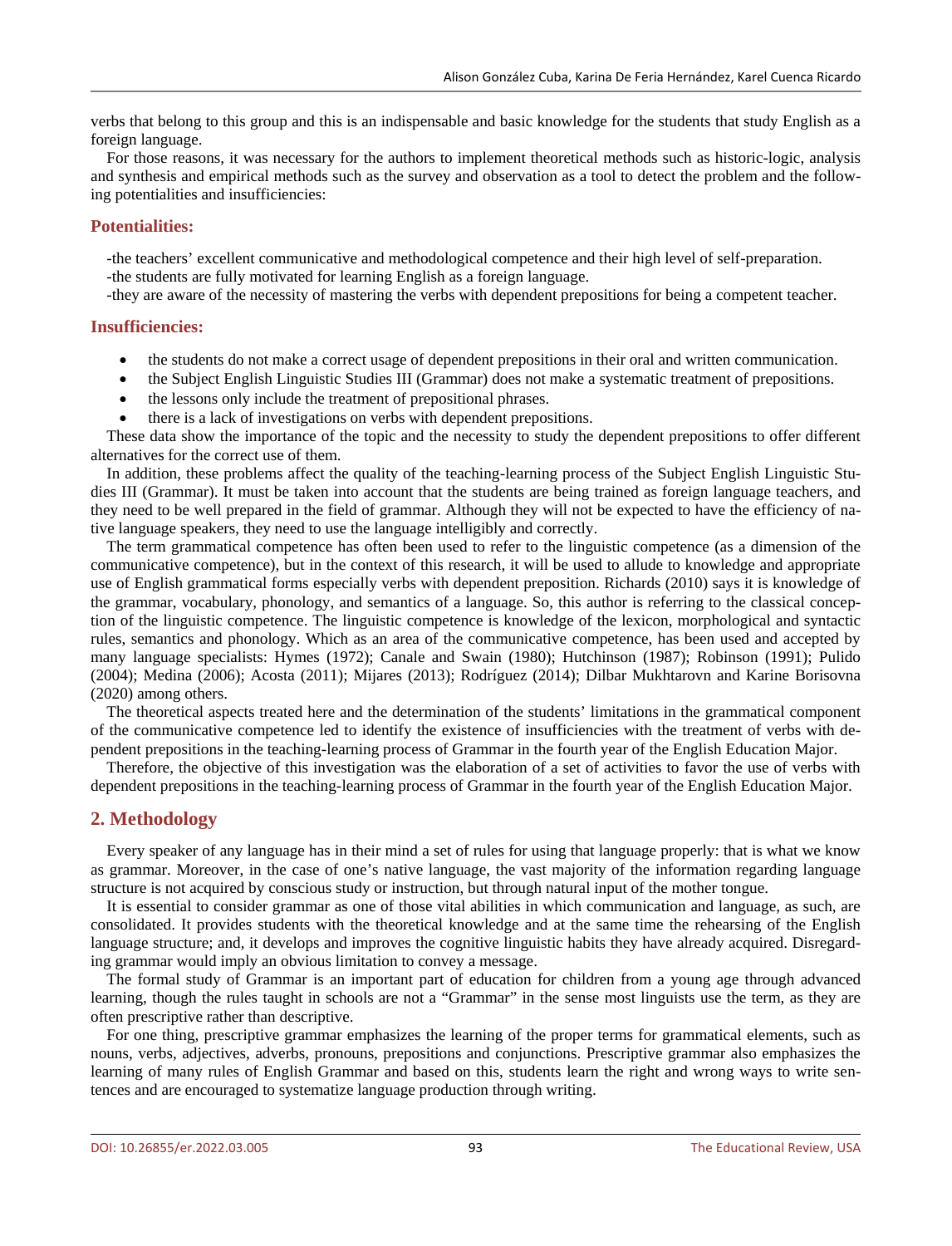On the other hand, the form of grammar instruction called descriptive is also known as transformational grammar. This content was mainly developed in the 1980's and 1990's, where most schools taught a form of descriptive grammar. To accommodate the growing interest in this element, textbooks published it. The descriptive grammar instills students to read freely with the purpose of acquiring and demonstrating linguistic skills.

Various "grammar frameworks" have been developed in theoretical linguistics since the mid-20th century, in particular under the influence of the idea of a "Universal Grammar" in the United States. Of these, the main divisions are transformational grammar (TG), systemic functional grammar (SFG), principles and parameters theory (P&P), lexical-functional grammar (LFG), generalized phrase structure grammar (GPSG), head-driven phrase structure grammar (HPSG), dependency grammars (DG) and role and reference grammar (RRG).

The authors of this investigation endorse the Systemic Functional Grammar (SFG), which is a model developed by Michael Halliday (Halliday, 1994; Halliday & Matthiessen, 2004). This theory considers language as a system of available choices in which every phrase or sintagm is a set of resulting choices (structure). It also pays great attention to how the speakers generate utterances and texts to convey their intended meanings. It is very useful in this context since it helps the learner acquire the right level of accuracy for teachers to be.

<sup>I</sup>The English prepositions are "linguistic forms that combine with a noun, pronoun, or noun equivalent to form a phrase that typically has an adverbial, adjectival or substantive relation to some other words<sup>1</sup>".

Besides, other experts consider that prepositions are just words that show the relationship between a noun and something else and they are usually placed before them. They are abstract elements and meaningless by themselves (Biber, 2009). "A preposition explains the relationship of the object with the other words of the sentence" (Kurshid, 2022).

In grammar, a preposition is a part of the speech that introduces a prepositional phrase. For example, in the sentence "The child sleeps on the floor", the word "on" is a preposition, introducing the prepositional phrase "on the floor". Thus, in English, the most used prepositions are "of", "to", "in", "for", "with" and "on" (Eckersley, 1975). Simply put, a preposition indicates a relation between things mentioned in a sentence.

In English, some prepositions are short, typically containing six letters or fewer. There are, however, a significant number of multi-word prepositions. Throughout the history of the English Language, new prepositions have come into use, old ones fallen out of use, and the meaning of existing prepositions has changed. Nonetheless, the prepositions are by and large a closed class.

Therefore, prepositions form a heterogeneous class, with fuzzy boundaries that tend to overlap with other categories (like verbs, nouns, and adjectives). It is thus impossible to provide an absolute definition that picks out all and only this kind of words in every language. The following features, however, are often required of prepositions:

- A preposition combines syntactically with exactly one complement phrase, most often a noun phrase. In English, this is generally a noun (or something functioning as a noun, e.g., a gerund), called the *object of the preposition*, together with its attendant modifiers.
- It establishes the grammatical relationship that links its complement phrase to another word or phrase in the context. In English, it also establishes a semantic relationship, which may be spatial (*in*, *on*, *under*), temporal (*after*, *during*), or logical (*via*) in nature.
- This kind of word determines certain grammatical properties of its complement. In English, the objects of prepositions are always in the objective case.
- Prepositions are non-inflective (or "invariant"); i.e., they do not have paradigms of forms (for different tenses, cases, genders, etc.) in the same way as verbs, adjectives, and nouns in the same language. There are exceptions, though, for example in Celtic languages.

In ambiguous cases, there is not always a clear rule which prepositions are appropriate, and different languages and regional dialects may have different conventions. Learning the customarily preferred word is a matter of exposure to examples. For instance, most dialects of American English use the phrase wait in line, but some others wait on line. It is for this reason that prepositions are one of the most difficult aspects of a language to learn for non-native speakers. In some cases, the preposition is not translated from one language into another, and is thus omitted. Those who learn English may have difficulty distinguishing between the prepositions on, in, and at, as other languages may use only one or two prepositions for the equivalent of three in English.

Among the most difficult contents concerning this topic we can find those related to dependent prepositions. In this group are included all the prepositions that follow a noun, a verb, an adjective or an adverb in an invariable way. They are always placed after these kinds of words in order to introduce a complement. This phenomenon is more commonly seen in verbs and adjectives.

<span id="page-2-0"></span><sup>&</sup>lt;sup>1</sup> Webster Dictionary. Based on Webster's Third New International Dictionary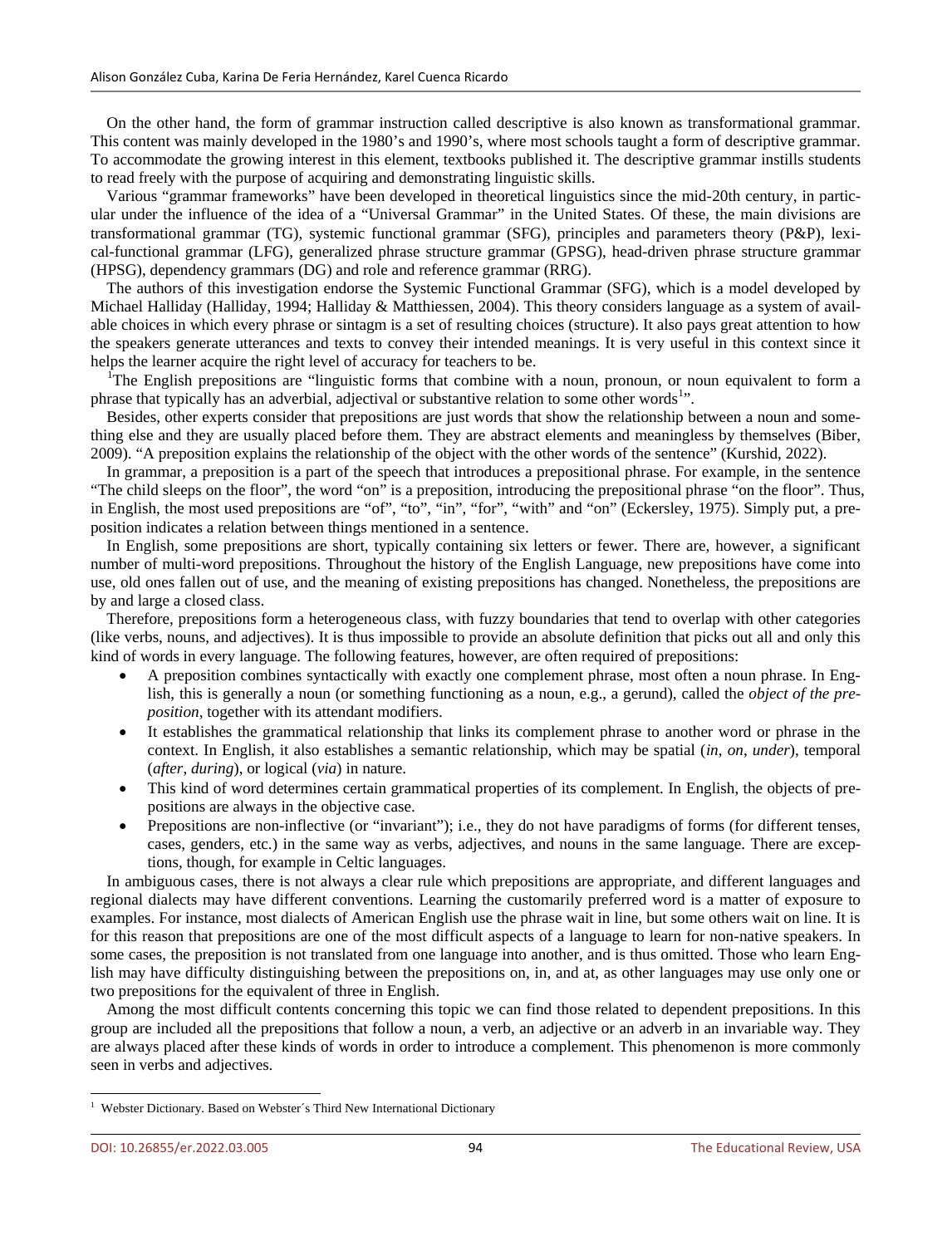English prepositional usage after verbs is highly problematic for second language learners (Asma, 2010; Mahmoodzadeh, 2012; Chang, 2012; Humeid, 2013; Sumonsriworakun & Pongpairoj, 2017). This misuse of prepositions may be caused by the interference of the students' native language.

Unfortunately, there are no fixed rules that can help students decide which dependent prepositions should be placed with which words, they really just need to learn them. Sometimes, usage of different dependent prepositions changes the meaning.

Moreover, adding a preposition, with the purpose of forming a phrasal verb, the original meaning of the simple verb changes. On the other hand, when we include a dependent preposition to a certain verb, it completes its meaning. Most of the time, students have a tendency to confuse the phrasal verbs with the verbs followed by a dependent preposition. The term phrasal verb is commonly applied to two or three distinct but related constructions in English (Sinclair, 2007): a verb and a particle and/or a preposition co-occur forming a single semantic unit. This semantic unit cannot be understood based upon the meanings of the individual parts in isolation, but rather it can be taken as a whole. In other words, the meaning is non-compositional and thus unpredictable. Phrasal verbs that include a preposition are known as prepositional verbs and phrasal verbs that include a particle are also known as particle verbs. Additional alternative terms for phrasal verb are: compound verb, verb-adverb combination, verb-particle construction, two-part word/verb, and three-part word/verb (depending on the number of particles), and multi-word verb. Phrasal verbs can be separated in many cases, while dependent prepositions always keep the same structure. For instance:

- 1) A sentence with a phrasal verb:
	- a) We put off our trip.
	- b) We put our trip off.
- 2) A sentence with a verb and adjective that has a dependent preposition:
	- a) I agree with you. (v)
	- b) I am ashamed of your behavior. (a)

The examples above show that in the case of phrasal verbs, prepositions can be placed after the verb or not. On the other hand, in the case of dependent prepositions, prepositions always go after the verb it depends on.

# **3. Results**

The authors propose a set of activities that can be applied within a lesson like the one that it is going to be showed below. These activities are going to handle the treatment of the dependent prepositions as such and the practical application they have.

Sample lesson

**Grade of students׃ advanced learners Length of the lesson׃ 90 min. Number of students׃ 20 Topic׃ The new tendencies of fashion.**

# **Teaching aids׃ Board, tape recorder or computer, text handouts, cards.**

**Objective:** The students will demonstrate their comprehension of a text on the evolution of fashion by expressing themselves orally and in a written way using the intended vocabulary and grammatical structures (namely dependent prepositions) attaining a fully productive level in order to foster a vast cultural knowledge on this topic.

Warm-up: First of all, the teacher greets the students and vice versa. After that, the teacher shows a picture that deals with some new tendencies of fashion. So, he asks some questions:

- What is represented in these pictures?
- Could you describe what you see?



After analyzing this, the teacher proposes that everybody says aloud the word that comes to their minds when they think about the content of the picture.

Presentation

Then, the teacher comments that in the lesson they are going to talk about this topic, because it is widely known and fashion is a daily phenomenon that involves the whole society. That is why, the topic of the lesson is:

# **"The new tendencies of fashion".**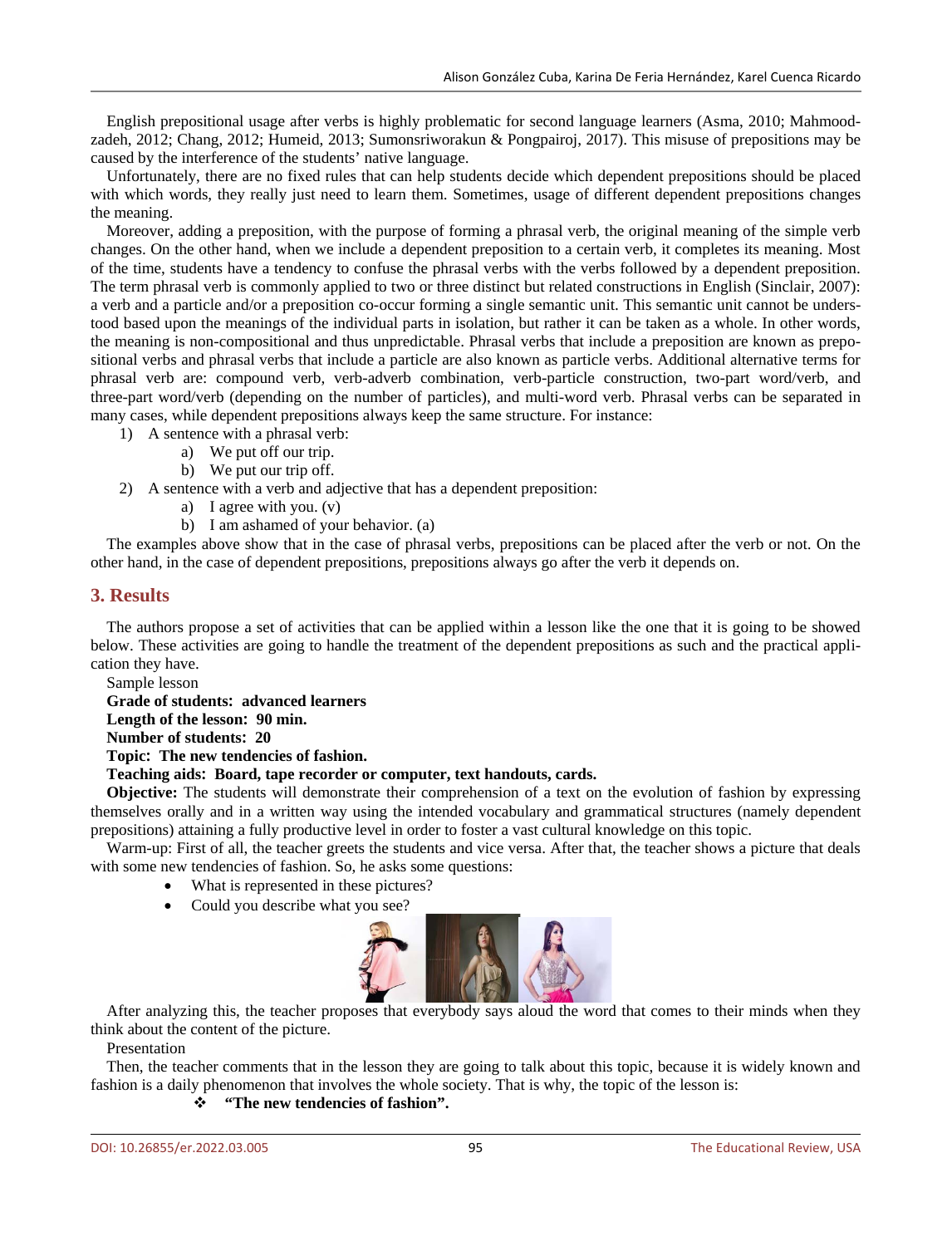Besides, the teacher clarifies that at the same time, they are going to analyze an important grammatical structure regarding prepositions. He also says that it is going to be a lesson, in which they are going to develop their knowledge about the theme while comprehending the reading, writing and practicing grammar.

#### **Controlled Practice:**

First of all, the teacher orders to read the text in silence:

"Fashion"

Many people agree with the idea that fashion is a prevailing custom, usage or style signalized mainly by the way of dressing during a particular period of time. Some authorities on the field comment on the fact that although there is a global tendency, which acts as an echo of the season, each person wears the clothes they want to.

The term fashion is closely related to weather, inasmuch the clothing which people dress in, depends on the season of the year. In winter, it is necessary to be well-covered because of the freezing cold, therefore, it is better to wear coats, raincoats, overcoats, fur coats, sweaters, anoraks, scarves and shawls. Throughout the spring and the autumn, people like to buy less covered gears. For instance, pants, shirts, suits, and others. But, summer is very comfortable, so most people wait for it despairingly. During this season is advisable to wear short pants, t-shirts, small blouses, jeans, skirts and of course, bathing suits.

The colors of the clothes are also very associated with the weather. In cold seasons, people prefer to wear dark colors because they reflect the climate. On the other hand, through warm months, the light and picturesque colors are widely chosen.

In present times, people do not care for these patterns and they combine any color with all kinds of clothing. This fact reveals the self-confidence of the current society, which deals with all the tendencies and changes of fashion.

After that, he begins reading in front of the classroom. He reads just the first sentence and the rest of the group continues. Later on, he proposes the first exercise:

- 1. Find in the text the right terms for each meaning:
	- a) Jacket with hood used in polar regions:
	- b) Large triangular or rectangular piece of fabric which is worn wrapped around the head or shoulders
	- \_\_\_\_\_\_\_\_\_\_\_\_\_\_\_\_\_\_\_\_\_\_\_ c) Hopelessly, despondently
	- d) Resembling a picture, suitable for a painting
	- e) Believing in oneself

This is a simple exercise planned with the purpose of facilitating the comprehension of certain words. The students taking into account their meaning may infer these words. Thus, the unknown terms are added to their vocabulary.

2. Find in the text synonyms for the following words:

- a) Mode:
- b) Period:
- c) Prudent:\_\_\_\_\_\_\_\_\_\_\_\_\_
- d) Outfit: \_\_\_\_\_\_\_\_\_\_\_\_\_\_\_
- e) Tradition:
- 3. Find in the text antonyms for the following words:
	- a) Differ:
	- b) Unconnected:
	- c) Depart:  $\Box$
	- d) Unrelated: \_\_\_\_\_\_\_\_\_\_\_\_\_\_\_

The exercises 2 and 3 are also designed with the purpose of practicing vocabulary. They have to infer the meaning taking into account the context. Subsequent to review this exercises, the teacher makes a deep explanation about the grammatical structure they are going to study in the current lesson.

First, he asks if they know to which kind of words the antonyms of the previous exercise belong to. So he explains that this structure is composed by a verb followed by a preposition and they are known as dependent prepositions.

The teacher clarifies that this structure is very alike to phrasal verbs but they are not the same. They have some differences, for instance: adding a preposition, with the purpose of forming a phrasal verb, the original meaning of the simple verb changes. On the other hand, when we include a dependent preposition to a certain verb, it completes its meaning. Most of the time, it tends to confuse, but phrasal verbs can be separated in many cases, while this kind of prepositions always keeps the same structure, its position following a verb is invariable. Then he presents the following examples in order to visualize this:

a) Sentences with a phrasal verb (it can be separable):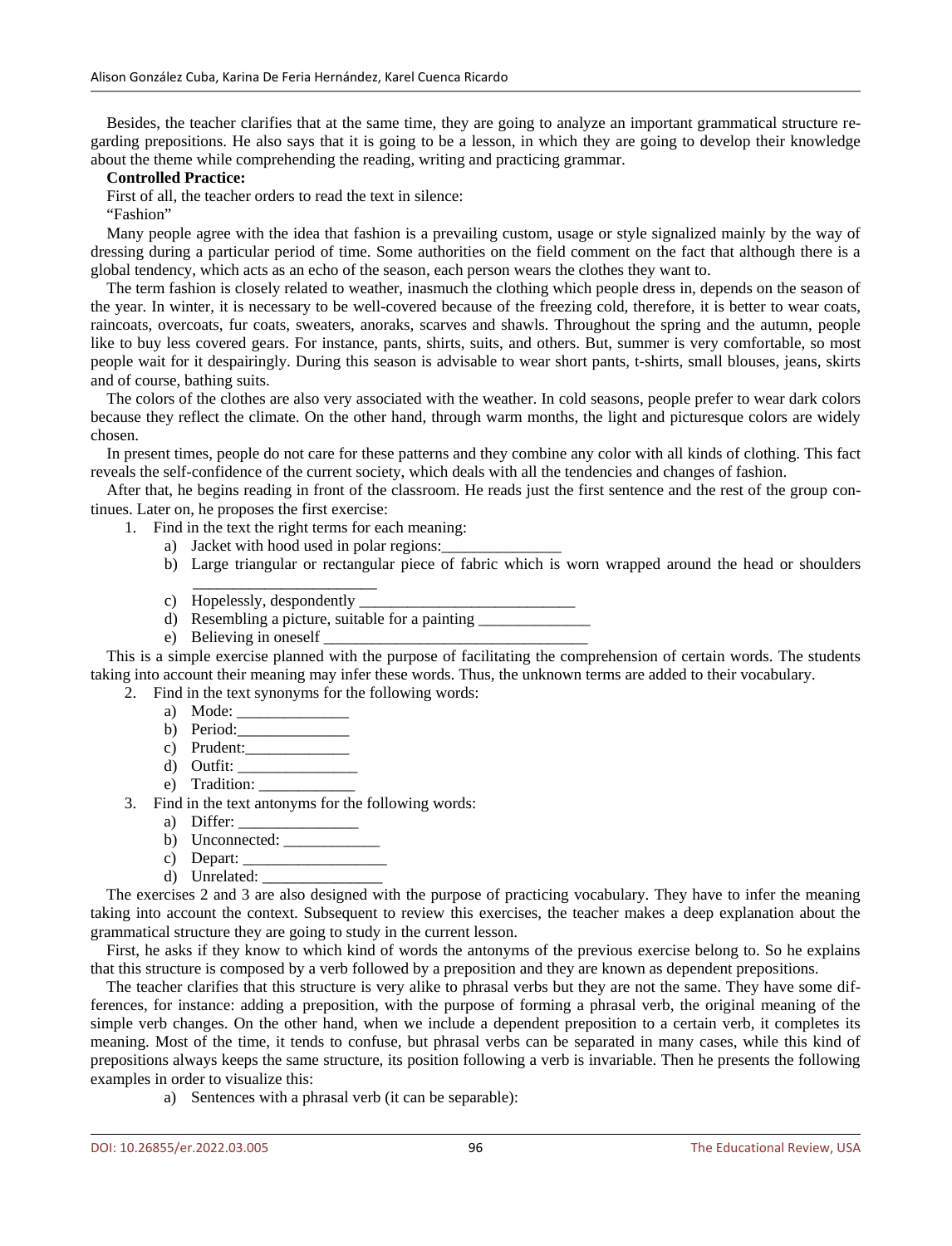- $\mathbf{\hat{P}}$  I **turned** on the light.
- I **turned** the light **on**.
- b) Sentences with verbs followed by dependent prepositions:
	- I **apologize for** my inappropriate behavior.(correct)
	- I **apologize** my inappropriate behavior **for**. (incorrect)
- 1- Complete this table finding in the reading all the verbs followed by dependent prepositions and put them in the left side, so fill the right side with the complements they refer to:

| Verbs + dependent prepositions | complements |
|--------------------------------|-------------|
| Agree with<br>$1-$             | the idea    |
|                                |             |
|                                |             |
|                                |             |
|                                |             |
|                                |             |
|                                |             |

This activity gives the possibility of proving and practicing the grammatical content we knew before. So, the students must identify the verbs + dependent prepositions that appear in the text.

2- Complete the following sentences with the right verbs in the correct tense.

| Worry about | Complain about | Suffer from | Belong to |
|-------------|----------------|-------------|-----------|
| Stand for   | Argue about    | Decide on   | Insist on |

a) The students the importance of getting early at school because they did not have the same criteria.

b) That couple \_\_\_\_\_\_\_\_\_\_\_\_\_\_\_\_\_\_\_\_\_ the poor offers that the restaurant had.

c) Rose \_\_\_\_\_\_\_\_\_\_\_\_\_\_ attending to school, despite her sickness.

d) Michael is \_\_\_\_\_\_\_\_\_\_\_\_ the results of the last Math exam.

e) Poor boy! He is \_\_\_\_\_\_\_\_\_\_\_\_\_\_\_ his great lost.

This exercise also has the objective of keeping working in the grammatical content they already learned, besides it provides other verbs with dependent prepositions in order to increase their vocabulary and to enlarge the list of verbs, which have this kind of structure.

Semi controlled practice

After reviewing the previous exercises, the teacher asks if they are in doubt about the contents studies until that moment.

Then, the teacher orients the next activity.

3- Role-play

Imagine you are a fashion designer attending the fashion week in New York and you need to give a journalist an interview expressing your opinion on fashion trends on the media. Use some of the following verbs with dependent prepositions: agree with, apply for, deal with, prepare for, pay for, attend to, succeed in, comment on, choose between, hope for, congratulate on, hope for, interfere with/in, rely on.

Speech acts

Journalist: Ask for personal information and formation, inquire about latest trends in fashion, elicit opinion on the impact of fashion displayed on the media, and request information about the fashion event that is taking place.

Designer: Provide information about your curriculum as a fashion designer, answer the questions about the trends in fashion, give your opinion on the impact of fashion displayed on the media and explain about the fashion event that is taking place in New York.

# **After ending working, interchange roles. Be sure that your partner used the learned grammatical structure in a very appropriate way.**

With this activity, the students begin to work by their own and they have to create written ideas that are going to be discussed later on. It also allows them to check their mate's work, and then they are encouraged to work together and exchange their own points of view.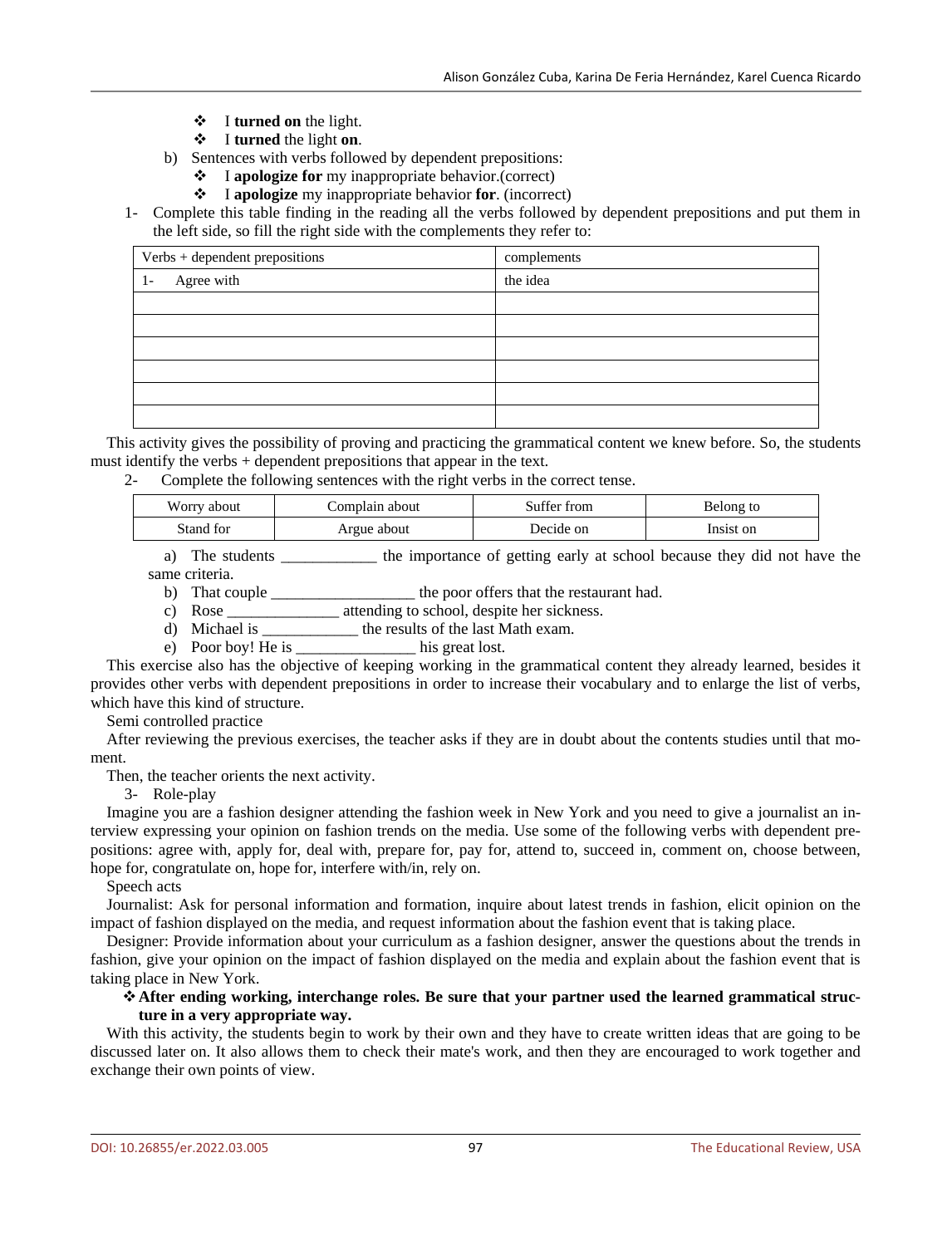# **Creative Practice**

4- Make an advertisement on a garment item of your choice inspired by the text studied in class. Be ready to present it in class.

This activity allows the students to use the language in real communication with the purpose of achieving autonomy. No language model is provided, just the situation and the context. They have to be able to use the grammatical structure studied in class.

# **Assignment:**

Write a text about the fashion in our city. Try to use as many verbs + dependent prepositions as possible. You must hand it in.

# **Conclusion (feedback)**

In this stage of the lesson, the teacher asks if they are in doubt about the contents studied in class. After that, he asks the students to make a summary of the main topics of the lesson and he writes on the board the key aspects of it.

# **Evaluation**

This stage is present in every step of the lesson.

Finally, the teacher says good-bye.

Throughout this lesson, it is shown how to deal with the use of verbs + dependent prepositions and its importance for communication and reinforces the criterion of the authors of this investigation regarding the teaching of grammar in a communicative context.

# **4. Discussion**

The English Education Major at the University of Holguín provides the students the instruction at a high professional level, in order to achieve its main purpose: to carry out the teaching learning process of English in middle school. Obviously, it requires from students a considerable knowledge of English as a foreign language targeting the accomplishment of communicative skills. Thus, during the course of the major, they are meant to develop essential language sub-skills, and one of them is the proper use of the grammatical structures.

With the aim of several methods of investigation, it was possible to obtain useful information in order to prove the important role that grammar plays in order to facilitate the written and oral expression in language learners.

The students from the English Education Major often enter the university having a poor knowledge of language, which has its origin in the deficiencies of the teaching of English in previous educational levels where they were taught aspects of grammar for several years.

Then, the incorrect use of grammatical structures obviously represents a barrier in their oral and written communication, and usually has unfavorable effects upon the rest of the abilities of the language they are supposed to develop during these years.

Moreover, as non-natives the students may even experience a tangible lack of motivation and lose of interest when presenting problems while dealing with a determined grammatical structure.

Therefore, it is very important that teachers seek different methods to convey this important issue taking into consideration the assessment of the students and their expectations regarding the mastery of the language.

The implementation of two pedagogical tests along with the theoretical and empirical methods made possible the identification of insufficiencies on the use of verbs with dependent prepositions as well as the achievement of the main results of this investigation. The implementation of the pedagogical tests took into consideration the following categories:

**Satisfactory (S):** when the students during the execution of the set of activities showed a correct usage of dependent prepositions.

**Partially satisfactory (PS):** when the students during the execution of the set of activities showed certain skills fulfilling the activities but did not finish them all correctly and needed more time when time was due.

**Unsatisfactory (US):** when the students during the execution of the set of activities did not show a correct usage of dependent prepositions eliciting permanent explanation and corrections by the teacher.

The significant improvement of the problem can be seen in the following table: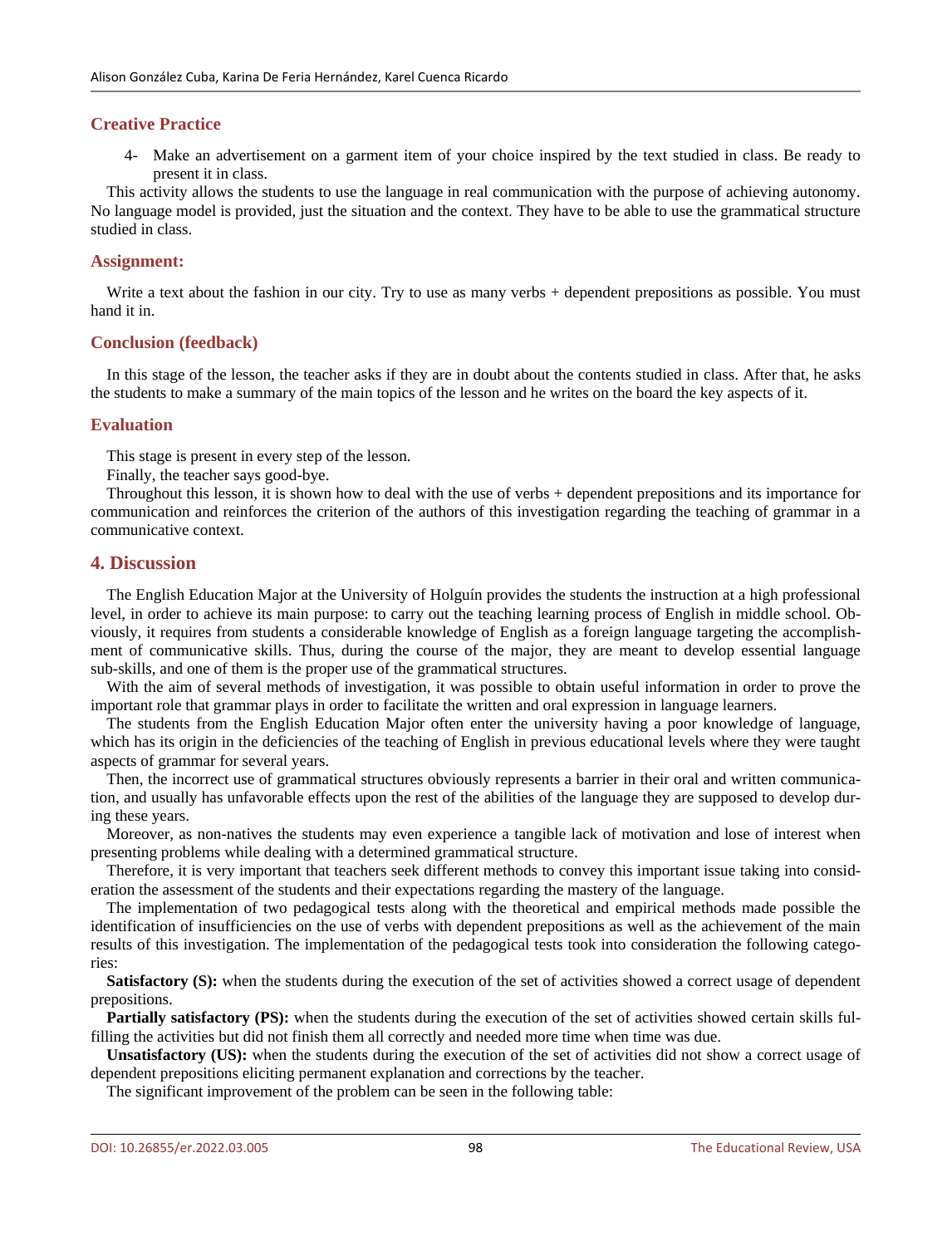#### **Table 1**. **Results of the pedagogical tests**

| <b>GROUP</b>  | Composition     | Entry test |    |     | Exit test |    |    |
|---------------|-----------------|------------|----|-----|-----------|----|----|
|               | (random sample) |            | PS | JN. |           | PS | UΝ |
| <b>SINGLE</b> | 20              |            | 10 |     |           |    | -  |

These results showed the effectiveness of the activities throughout the teaching learning process of English Linguistic Studies III (Grammar) and became a clear evidence of the importance of mastering this grammatical structure to achieve a correct written and oral communication.

The set of activities to foster the use of verbs with dependent prepositions was put into practice gradually and following the order in which they appear. Moreover, these activities were not taught in isolation, on the contrary, they were taught in a communicative context and rendered the following results:

- the students made a correct usage of dependent prepositions in their oral and written communication, which is very important for their integral formation as foreign language teachers.
- the set of activities to foster the use of verbs with dependent prepositions became an important referent for students and professors while dealing with this structure and contributed to their communicative competence.
- the subject English Linguistic Studies III (English Grammar) made possible the introduction and practice of verbs with dependent prepositions within its lessons.

-this investigation made a modest contribution to deal with verbs with dependent preposition in a communicative context.

# **5. Conclusion**

Certainly, English grammar is one of the most useful and complex content of the language as such. For that reason, the teaching-learning process of this component requires a lot attention and effort. Since the structure of any language is consolidated in the implementation of grammar, it occupies an important position as a major component of communicative competence, in the written and oral way.

Throughout this investigation, the authors have noticed that the usage of dependent prepositions as a very important content of grammar has been poorly treated as part of the curriculum. Therefore, the inappropriate application of this grammatical structure in the fourth year has caused subsequent and serious problems for advanced students.

Thus, as an attempt to provide a solution to this latent problem, a set of activities with the purpose of favouring the treatment of dependent prepositions within grammar has been provided. This set of activities and the demonstrative lesson can be taken as a guide in order to enhance accuracy in the linguistic competence of fourth year students.

The set of activities to foster the usage of verbs with dependent prepositions made possible the improvement of this grammatical structure within the subject English Linguistic Studies III and contributed to the students' integral formation as foreign language teachers.

#### **References**

- Acosta Padrón, Rodolfo and J. A. Hernández. (2011). Interactive Language Didactics. People and Education Publishing. Havana City, Cuba.
- Asma, T. (2010). Transfer of simple prepositions of standard Arabic into English: The case of third year LMD students of English Language at Mentouri University. MA Thesis. Mentouri University.
- Biber, D. (2009). A corpus-driven approach to formulaic language in English: Multi-word patterns in speech and writing. International Journal of Corpus Linguistics.

Canale, M. and Swain, M. (1980). Theoretical bases of communicative approaches to second language teaching and testing.

- Chang, C. (2012). Mandarin Speakers' difficulties with spatial prepositions in English and their conceptualization of spatial relations. PhD. dissertation, Chulalongkorn University.
- Dilbar Mukhtarovn and Karine Borisovna. (2020). Features of the Formation of Grammatical Competence. International Journal of Progressive Sciences and Technologies (IJPSAT), Vol. 20, No. 2.
- Eckersley, C. E. and Eckersley, J. M. (1975). A Comprehensive English Grammar.

Halliday, M. A. K. (2004). An Introduction to Functional Grammar. Second Edition.

Humeid, A. (2013). Compound prepositions used by Iraqi EFL university students. International Journal of English Linguistics.